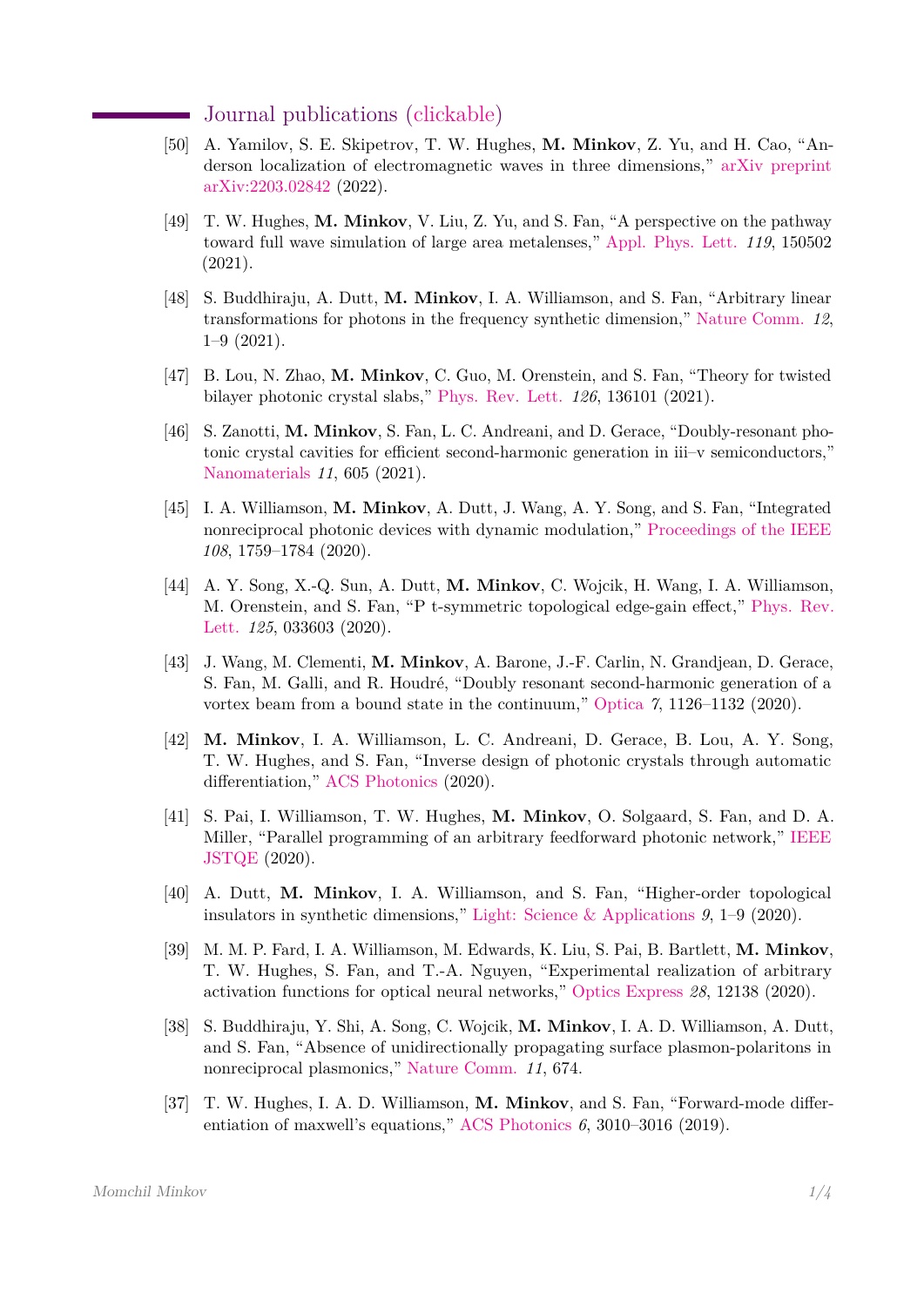- [36] T. W. Hughes, I. A. D. Williamson, **M. Minkov**, and S. Fan, "Wave physics as an analog recurrent neural network," [Science Advances](http:/momchilmm.github.io/publications/Hughes_ScienceAdvances_2019.pdf) *5*, eaay6946 (2019).
- [35] A. Dutt, Q. Lin, L. Yuan, **M. Minkov**, M. Xiao, and S. Fan, "A single photonic cavity with two independent physical synthetic dimensions," [Science](http:/momchilmm.github.io/publications/Dutt_Science_2019.pdf) *10.1126/science.aaz3071* (2019).
- [34] **M. Minkov**, D. Gerace, and S. Fan, "Doubly resonant  $\chi^{(2)}$  nonlinear photonic crystal cavity based on a bound state in the continuum," [Optica](http:/momchilmm.github.io/publications/Minkov_Optica_2019.pdf) *8*, 1039 (2019). Featured online: [Stanford,](https://news.stanford.edu/2019/08/07/light-trapping-color-converting-crystal/) [phys.org,](https://phys.org/news/2019-08-light-trapping-color-converting-crystal.html) [LFW.](https://www.laserfocusworld.com/optics/article/14038064/stanford-researchers-design-a-lighttrapping-colorconverting-photonic-crystal)
- [33] A. Dutt, **M. Minkov**, Q. Lin, L. Yuan, D. A. B. Miller, and S. Fan, "Experimental band structure spectroscopy along a synthetic dimension," [Nature Comm.](http:/momchilmm.github.io/publications/Dutt_NatureComm_2019.pdf) *10*, 3122 (2019).
- [32] I. A. D. Williamson, T. W. Hughes, **M. Minkov**, B. Bartlett, S. Pai, and S. Fan, "Reprogrammable electro-optic nonlinear activation functions for optical neural networks," [IEEE JSTQE](http:/momchilmm.github.io/publications/Williamson_JSTQE_2019.pdf) *26*, 7700412 (2019).
- [31] **M. Minkov**, M. Pinkwart, and P. Schupp, "Entropy methods for CMB analysis of anisotropy and non-Gaussianity," [Phys. Rev. D](http:/momchilmm.github.io/publications/Minkov_PRD_2019.pdf) *99*, 103501 (2019).
- [30] X. Ge, **M. Minkov**, S. Fan, X. Li, and W. Zhou, "Laterally confined photonic crystal surface emitting laser incorporating monolayer tungsten disulfide," [npj 2D Materials](http:/momchilmm.github.io/publications/Ge_NPJ-2D_2019.pdf) [and Applications](http:/momchilmm.github.io/publications/Ge_NPJ-2D_2019.pdf) *3*, 16 (2019).
- [29] A. Dutt, **M. Minkov**, Q. Lin, L. Yuan, D. A. Miller, and S. Fan, "Experimental demonstration of dynamical input isolation in nonadiabatically modulated photonic cavities," [ACS Photonics](http:/momchilmm.github.io/publications/Dutt_ACS-phot_2018.pdf) *6*, 162–169 (2018).
- [28] **M. Minkov**, I. A. D. Williamson, M. Xiao, and S. Fan, "Zero-index bound states in the continuum," [Phys. Rev. Lett.](http:/momchilmm.github.io/publications/Minkov_PRL_2018.pdf) *121*, 263901 (2018).
- [27] T. W. Hughes† , **M. Minkov**† , I. A. D. Williamson, and S. Fan, "Adjoint method and inverse design for nonlinear nanophotonic devices," [ACS Photonics](http:/momchilmm.github.io/publications/Hughes_ACS-phot_2018.pdf) *5*, 4781–4787  $(2018)$ . <sup>†</sup>authors contributed equally.
- [26] M. S. Mohamed, Y. Lai, **M. Minkov**, V. Savona, A. Badolato, and R. Houdré, "Influence of disorder and finite-size effects on slow light transport in extended photonic crystal coupled-cavity waveguides," [ACS Photonics](http:/momchilmm.github.io/publications/Mohamed_ACS-phot_2018.pdf) *5*, 4846–4853 (2018).
- [25] **M. Minkov** and S. Fan, "Unidirectional light transport in dynamically modulated waveguides," [Phys. Rev. Applied](http:/momchilmm.github.io/publications/Minkov_PRApplied_2018.pdf) *10*, 044028 (2018).
- [24] Y. Lai, M. S. Mohamed, B. Gao, **M. Minkov**, R. W. Boyd, V. Savona, R. Houdré, and A. Badolato, "Ultra-wide-band structural slow light," [Sci. Rep.](http:/momchilmm.github.io/publications/Lai_SR_2018.pdf) *8*, 14811 (2018).
- [23] C. Guo, M. Xiao, **M. Minkov**, Y. Shi, and S. Fan, "Isotropic wavevector domain image filters by a photonic crystal slab device," [J. Opt. Soc. Am. A](http:/momchilmm.github.io/publications/Guo_JOSAA_2018.pdf) *35*, 1685–1691 (2018).
- [22] T. W. Hughes, **M. Minkov**, Y. Shi, and S. Fan, "Training of photonic neural networks through *in situ* backpropagation and gradient measurement," [Optica](http:/momchilmm.github.io/publications/Hughes_Optica_2018.pdf) *5*, 864–871 (2018). Featured online: [OSA,](https://www.osa.org/en-us/about_osa/newsroom/news_releases/2018/researchers_move_closer_to_completely_optical_arti/) [Stanford,](https://systemx.stanford.edu/news/2018-07-19-000000/researchers-move-closer-completely-optical-artificial-neural-network) [phys.org.](https://phys.org/news/2018-07-closer-optical-artificial-neural-network.html)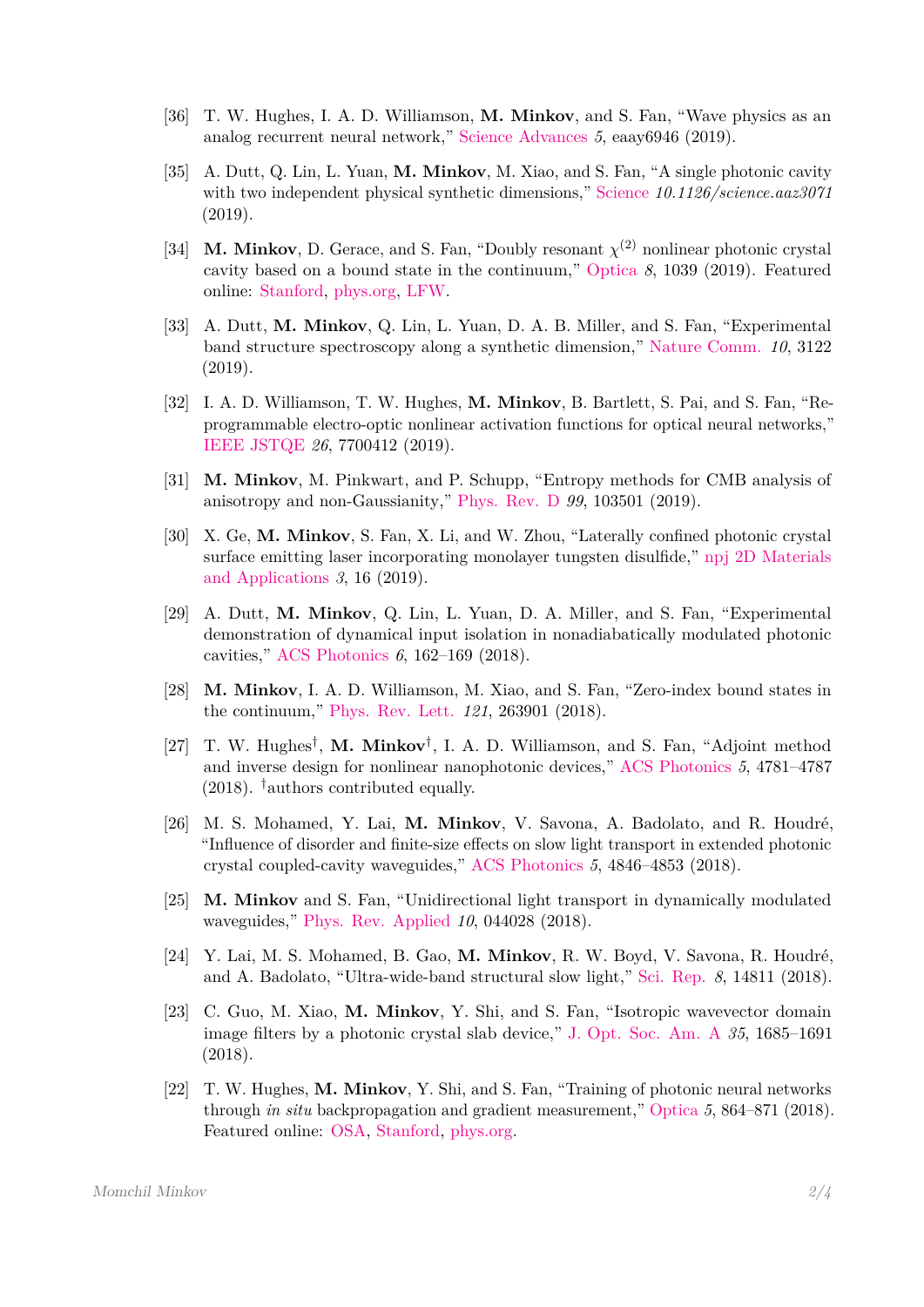- [21] **M. Minkov** and S. Fan, "Localization and time-reversal of light through dynamic modulation," [Phys. Rev. B](http:/momchilmm.github.io/publications/Minkov_PRB_2018.pdf) *97*, 060301 (2018).
- [20] Y. Shi, Q. Lin, **M. Minkov**, and S. Fan, "Nonreciprocal Optical Dissipation Based on Direction-Dependent Rabi Splitting," [IEEE JSTQE](http:/momchilmm.github.io/publications/Shi_JSTQE_2018.pdf) *24*, 3500107 (2018).
- [19] C. Guo, M. Xiao, **M. Minkov**, Y. Shi, and S. Fan, "Photonic crystal slab Laplace operator for image differentiation," [Optica](http:/momchilmm.github.io/publications/Guo_Optica_2018.pdf) *5*, 251–256 (2018).
- [18] X. Ge, **M. Minkov**, S. Fan, X. Li, and W. Zhou, "Low index contrast heterostructure photonic crystal cavities with high quality factors and vertical radiation coupling," [Appl. Phys. Lett.](http:/momchilmm.github.io/publications/Ge_APL_2018.pdf) *112*, 141105 (2018).
- [17] **M. Minkov**, V. Savona, and D. Gerace, "Photonic crystal slab cavity simultaneously optimized for ultra-high Q/V and vertical radiation coupling," [Appl. Phys. Lett.](http:/momchilmm.github.io/publications/Minkov_APL_2017.pdf) *111*, 131104 (2017).
- [16] **M. Minkov**, Y. Shi, and S. Fan, "Exact solution to the steady-state dynamics of a periodically modulated resonator," [APL Photonics](http:/momchilmm.github.io/publications/Minkov_APL-phot_2017.pdf) *2*, 076101 (2017).
- [15] M. S. Mohamed, A. Simbula, J.-F. Carlin, **M. Minkov**, D. Gerace, V. Savona, N. Grandjean, M. Galli, and R. Houdré, "Efficient continuous-wave nonlinear frequency conversion in high-Q gallium nitride photonic crystal cavities on silicon," [APL Photonics](http:/momchilmm.github.io/publications/Mohamed_APL-phot_2017.pdf) *2*, 031301 (2017).
- [14] **M. Minkov** and V. Savona, "Haldane quantum Hall effect for light in a dynamically modulated array of resonators," [Optica](http:/momchilmm.github.io/publications/Minkov_Optica_2016.pdf) *3*, 200–206 (2016).
- [13] **M. Minkov** and V. Savona, "A compact, integrated silicon device for the generation of spectrally filtered, pair-correlated photons," [Journal of Optics](http:/momchilmm.github.io/publications/Minkov_JO_2016.pdf) *18*, 054012 (2016).
- [12] **M. Minkov** and V. Savona, "Wide-band slow light in compact photonic crystal coupled-cavity waveguides," [Optica](http:/momchilmm.github.io/publications/Minkov_Optica_2015.pdf) *2*, 631–634 (2015).
- [11] H. Flayac, **M. Minkov**, and V. Savona, "Remote macroscopic entanglement on a photonic crystal architecture," [Phys. Rev. A](http:/momchilmm.github.io/publications/Flayac_PRA_2015.pdf) *92*, 043812 (2015).
- [10] N. Vico Triviño, **M. Minkov**, G. Urbinati, M. Galli, J.-F. Carlin, R. Butté, V. Savona, and N. Grandjean, "Gallium nitride L3 photonic crystal cavities with an average quality factor of 16 900 in the near infrared," [Appl. Phys. Lett.](http:/momchilmm.github.io/publications/VicoTrivino_APL_2014.pdf) *105*, 231119 (2014).
- [9] U. P. Dharanipathy, **M. Minkov**, M. Tonin, V. Savona, and R. Houdré, "High-Q silicon photonic crystal cavity for enhanced optical nonlinearities," [Appl. Phys. Lett.](http:/momchilmm.github.io/publications/Dharanipathy_APL_2014.pdf) *105*, 101101 (2014). On the [cover of APL.](https://aip.scitation.org/toc/apl/105/10)
- [8] Y. Lai, S. Pirotta, G. Urbinati, D. Gerace, **M. Minkov**, V. Savona, A. Badolato, and M. Galli, "Genetically designed L3 photonic crystal nanocavities with measured quality factor exceeding one million," [Appl. Phys. Lett.](http:/momchilmm.github.io/publications/Lai_APL_2014.pdf) *104*, 241101 (2014). On the [cover of APL.](https://aip.scitation.org/toc/apl/104/24) Featured online: [TechTimes,](https://www.techtimes.com/articles/8625/20140618/can-light-be-trapped-in-a-silicon-nanocavity-yes.htm) [Science Daily.](https://www.sciencedaily.com/releases/2014/06/140616130337.htm)
- [7] **M. Minkov** and V. Savona, "Automated optimization of photonic crystal slab cavities." [Sci. Rep.](http:/momchilmm.github.io/publications/Minkov_SR_2014.pdf) *4*, 5124 (2014). Featured online: [EPFL,](https://actu.epfl.ch/news/a-faster-path-to-optical-circuits/) [Science Daily.](https://www.sciencedaily.com/releases/2014/06/140616130903.htm)
- [6] **M. Minkov**, U. P. Dharanipathy, R. Houdré, and V. Savona, "Statistics of the disorderinduced losses of high-Q photonic crystal cavities," [Opt. Express](http:/momchilmm.github.io/publications/Minkov_OE_2013.pdf) *21*, 28233–28245 (2013).